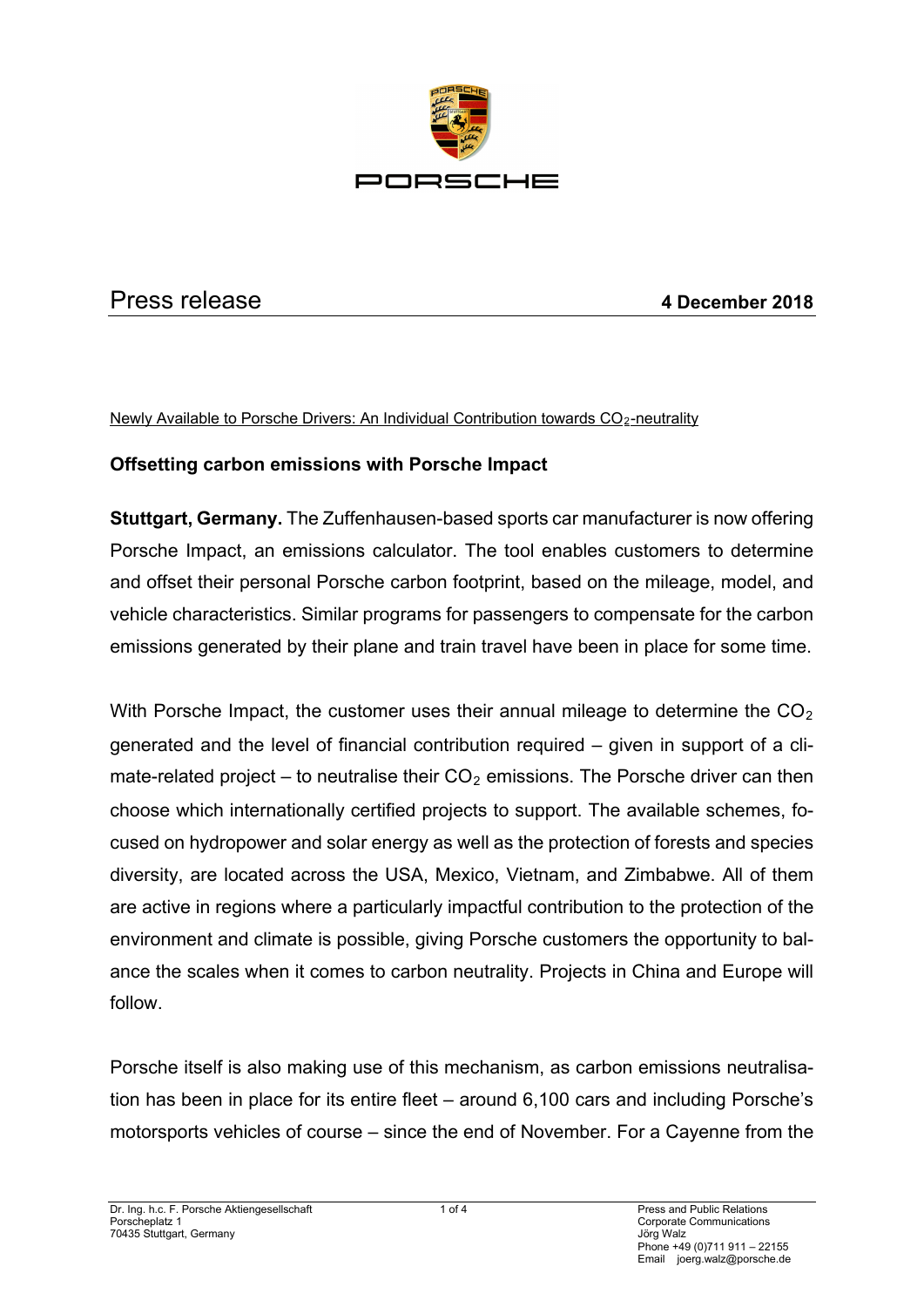current model series, used as a company car with annual mileage of 15,000 km for example, the offsetting contribution comes to €62.70 per year.

Customers in Germany, the UK, and Poland are now able to make use of Porsche Impact as part of a pilot project, and possibility for offsetting will be expanded to further markets over the next few months. Follow this link for further information: porsche.de/impact

Porsche has a long tradition of considering sustainability in their actions, demonstrated, for example, by the fact that more than 70% of all Porsche vehicles ever built are still travelling on roads worldwide today. Porsche put an end to rust at the beginning of the 1970s, and with the introduction of hot-dip-galvanised steel sheets in production, invented the long-term guarantee. If it nonetheless arises that a Porsche is to be recycled, individual components and materials are created in such a way that 85% of the vehicle is reusable. Porsche has introduced many innovations, such as high-performance exhaust gas catalytic converters made from metal, illustrating that it always lives up to its pioneering role – including in the area of environmental protection and sustainability.

In addition, the sports car manufacturer does everything in its power to avoid  $CO<sub>2</sub>e$ missions, or at least to reduce them. In doing so, Porsche considers the entire value creation chain: from suppliers, to the product, to after sales and recycling. Today, this premium manufacturer uses 100% green energy for production and rail logistics.

In production, Porsche has never been concerned solely by the vehicles' capacity, but also on minimising emissions and consumption – for example, the latest generation of the Porsche 911 Carrera uses 10% less fuel, so produces 10% less  $CO<sub>2</sub>$ .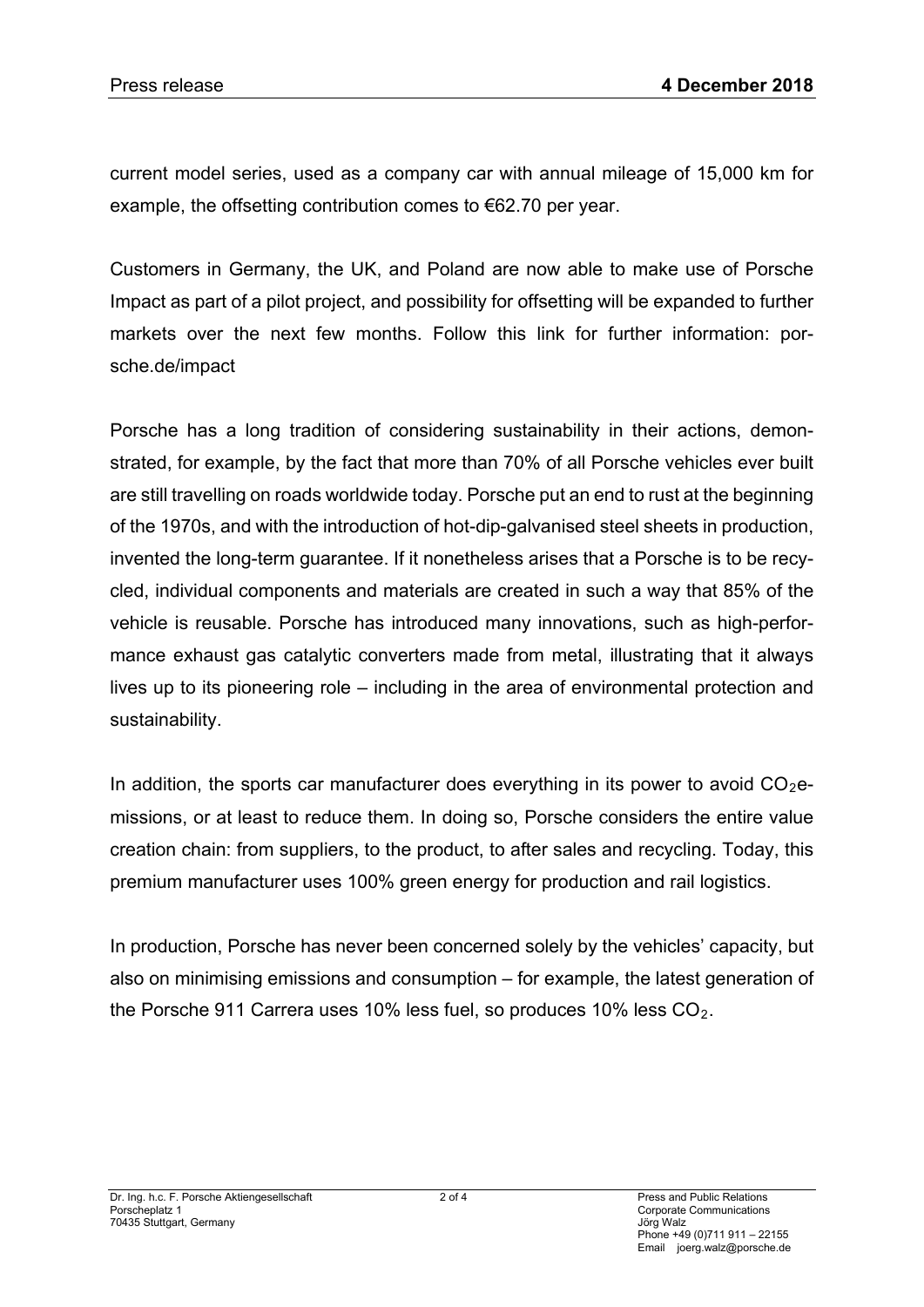## **The new Porsche 911: more powerful, faster, and digital**

The Porsche 911 entered its eighth generation together with Porsche Impact. The new 911 celebrated its world premiere on the eve of the L.A. Auto Show. It will also continue to set standards in future when it comes to exclusive sportiness. Unmistakably committed to the Porsche design DNA, with a much more muscular look and an interior featuring a 10.9-inch touchscreen monitor, the new 911 is timeless – and also modern. Intelligent control and chassis elements as well as innovative assistance systems combine the masterfully uncompromising dynamism that the classic rear-engine sportscar is famed for, with the demands of the digital world.

The next generation of flat-six turbocharged engines has been further developed and is more powerful than ever before, with 331 kW (450 PS) in the S\* models. The drive efficiency has been increased by way of an improved injection process and a new layout for the turbochargers and charge air cooling system. The power is delivered by a newly developed eight-speed dual-clutch transmission. Additional highlights include Porsche Wet mode to make driving on wet roads even safer, and Night Vision Assist with thermal imaging camera, as well as comprehensive connectivity, which uses swarm intelligence. The features are rounded off by three exclusive digital offerings: in addition to Porsche Impact, there is also the Porsche Road Trip app for extraordinary tours and the Porsche 360+ lifestyle assistant.

#### *Image material available in the Porsche Newsroom [\(newsroom.porsche.de\)](https://newsroom.porsche.com/de.html) and in the Porsche media database [\(presse.porsche.de\)](https://presse.porsche.de/).*

\*911 Carrera S: Combined fuel consumption 8.9 l/100 km; combined  $CO<sub>2</sub>$  emissions 205 g/km; 911 Carrera 4S: Combined fuel consumption 9.0  $\frac{1}{100}$  km; combined CO<sub>2</sub> emissions 206 g/km

The fuel consumption and  $CO<sub>2</sub>$  emission values were calculated according to the new Worldwide Harmonised Light Vehicle Test Procedure (WLTP). The NEDC values derived from this should continue to be specified for the time being. These values cannot be compared to the values calculated based on the NEDC measuring procedure used up to now.